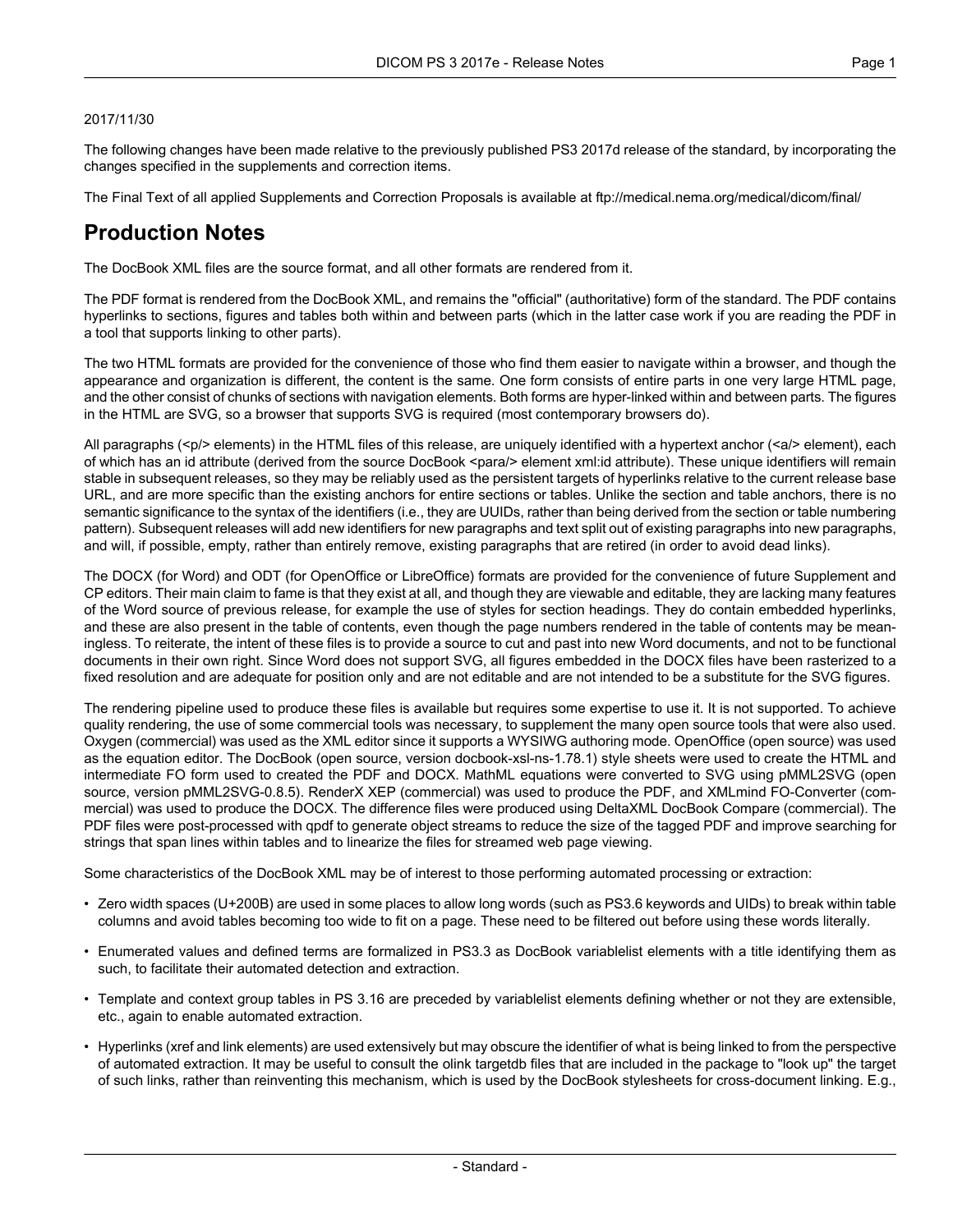one can look up "sect\_TID\_300" in "output/html/targetdb/PS3\_16\_target.db" to determine that it has a "number" of "TID 300" and a "ttl" of "Measurement", etc.

# **Changes to Parts**

### **General Changes**

•

## **PS3.1**

• [Sup](#page-3-0) 200

### **PS3.2**

•

## **PS3.3**

- Correct Type of Attributes added by CP 1644 from 1 to 3 in Table C.8.25.14-5
- Correct name of Table A.66.4.3-1 to include "image"
- Remove attribute Average Beam Dose Point Source to External Contour Distance (300A,0131) whose enclosing sequence was removed by CP 1658, and remove reference to it from section C.8.8.14.15
- Correct inconsistencies in module overview tables for protocol IODs (Table A.1-9).
- CP [1189](#page-3-1)
- CP [1632](#page-3-2)

### **PS3.4**

- •
- CP [1403](#page-3-3)
- CP [1632](#page-3-2)

### **PS3.5**

- CP [1701](#page-3-4)
- CP [1704](#page-3-5)

### **PS3.6**

- CP [1668](#page-3-6)
- CP [1705](#page-3-7)

### **PS3.7**

• CP [1403](#page-3-3)

### **PS3.8**

•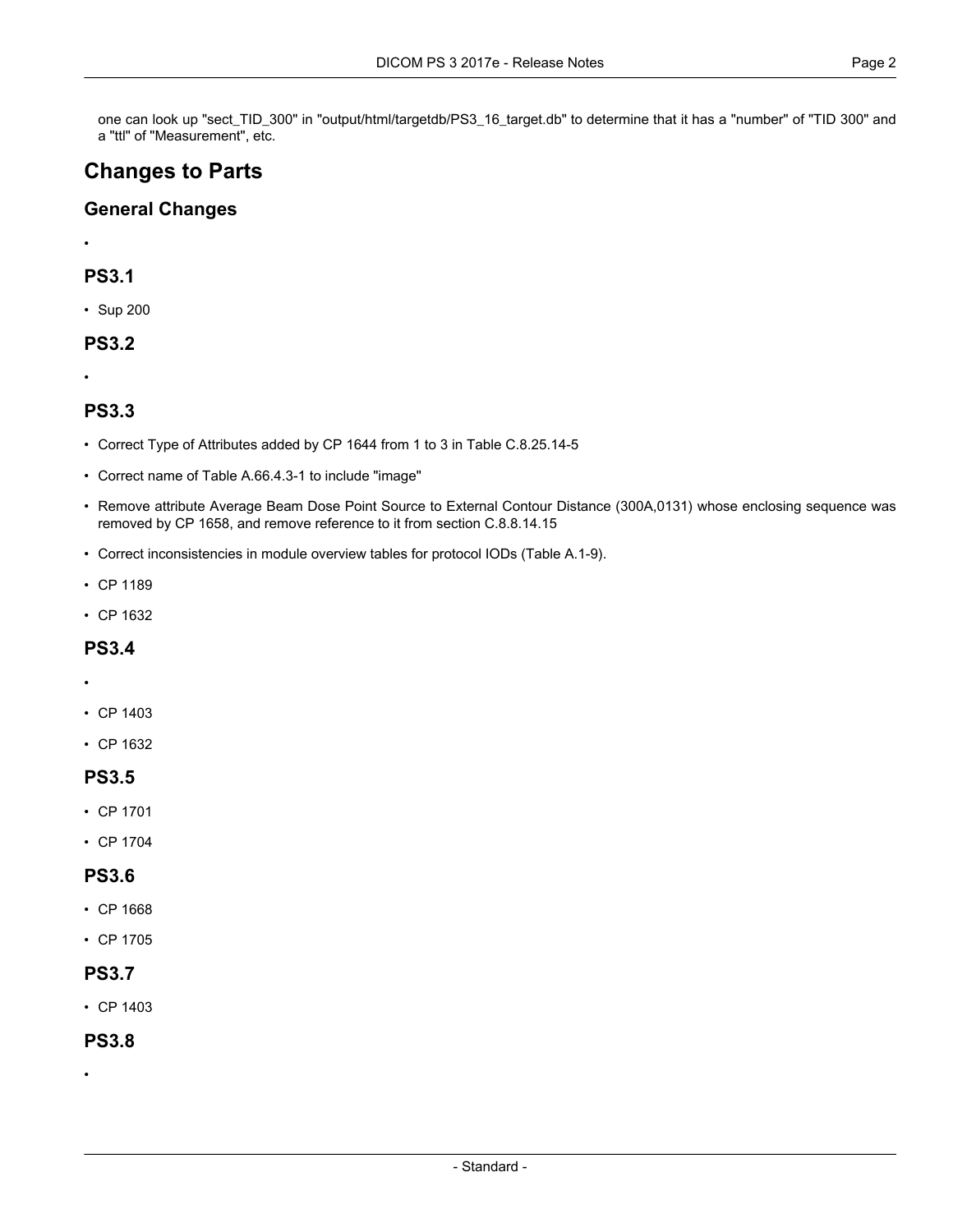#### •

## **PS3.11**

#### •

## **PS3.12**

• Update zip description link and hyperlink

## **PS3.14**

•

# **PS3.15**

•

## **PS3.16**

- Add hyperlinked resources for context groups (including value sets for FHIR in JSON and XML and in IHE SVS)
- Change all "grey" to "gray" for consistency, except in "greyhound".
- Use http rather than https consistently throughout.
- Restore code for Unspecified in CID 6040, which was lost in an earlier edit.
- Add initial sub-section to Annex B to separate CID 2 in chunked HTML so available as resource target.
- Move coding scheme and version back into table title as it was before DocBook conversion in 2013.
- Add OWL resource link to preamble of Annex D.
- Sort definitions in Annex 3.
- [Sup](#page-3-0) 200
- CP [1668](#page-3-6)
- CP [1705](#page-3-7)

## **PS3.17**

#### •

## **PS3.18**

- CP [1683](#page-3-8)
- CP [1703](#page-3-9)
- CP [1704](#page-3-5)

## **PS3.19**

•